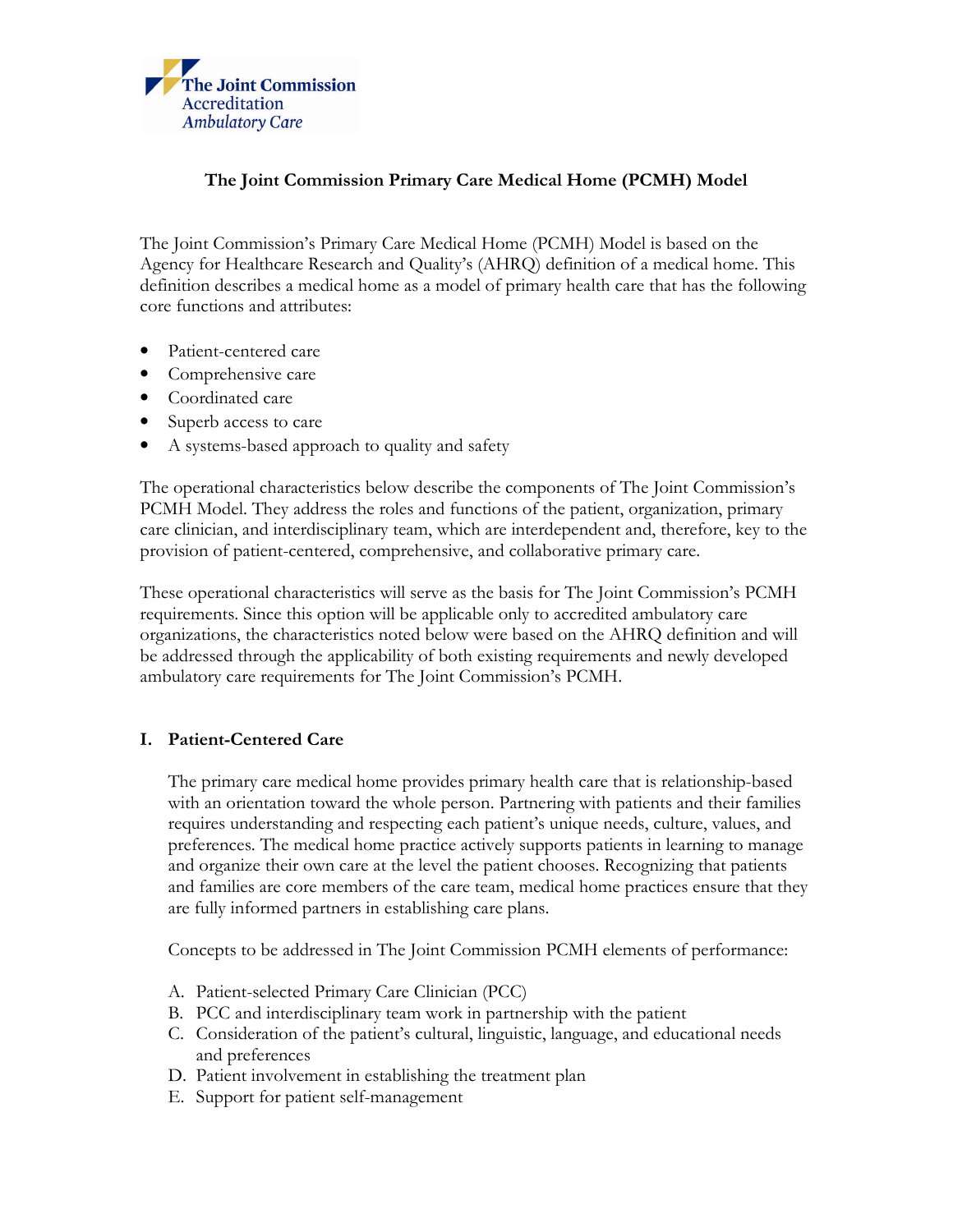

## II. Comprehensive Care

The primary care medical home is accountable for meeting the large majority of each patient's physical and mental health care needs, including prevention and wellness, acute care, and chronic care. Providing comprehensive care requires a team of care providers. This team might include physicians, advanced practice nurses, physician assistants, nurses, pharmacists, nutritionists, mental health workers, social workers, educators, and care coordinators. Although some medical home practices may bring together large and diverse teams of care providers to meet the needs of their patients, many others, including smaller practices, will build virtual teams linking themselves and their patients to providers and services in their communities.

Concepts to be addressed in The Joint Commission PCMH elements of performance:

- A. The provision of acute, preventive, and chronic care
- B. Provision of continuous and comprehensive care
- C. Team-based approach and the use of a multidisciplinary team to provide care
- D. Use of internal and external resources to meet patient needs
- E. PCC has the educational background and broad-based knowledge and experience necessary to handle most medical needs of the patient and resolve conflicting recommendations for care
- F. PCC works collaboratively with an interdisciplinary team
- G. Care that addresses various phases of a patient's lifespan, including end-of-life care
- H. Disease management

### III.Coordinated Care

The primary care medical home coordinates care across all elements of the broader health care system, including specialty care, hospitals, home health care, and community services and supports. Such coordination is particularly critical during transitions between sites of care, such as when patients are being discharged from the hospital. Medical home practices also excel at building clear and open communication among patients and families, the medical home, and members of the broader care team.

Concepts to be addressed in The Joint Commission PCMH elements of performance:

- A. Use of internal and external resources to meet patient needs
- B. Responsibility for care coordination
- C. Team-based approach